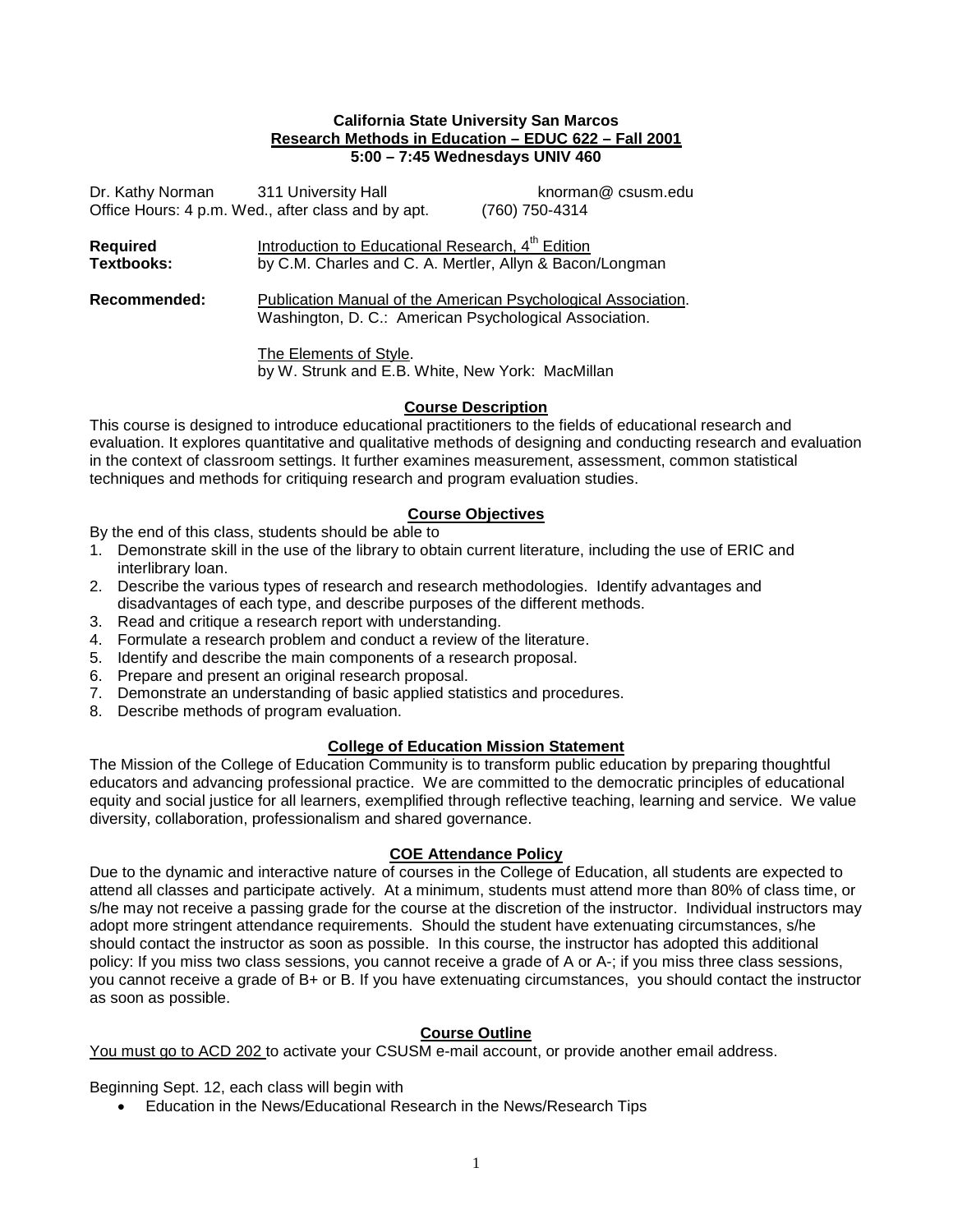• Sharing of Journal Article (2 people/class)

| Week<br>1      | Date<br>Aug. 29 | Topic<br>Introduction<br><b>Literature Review</b>                                                                                                                                                                                                                                                                             | <b>Reading Due</b> | <b>Assignment Due</b>                                    |  |  |
|----------------|-----------------|-------------------------------------------------------------------------------------------------------------------------------------------------------------------------------------------------------------------------------------------------------------------------------------------------------------------------------|--------------------|----------------------------------------------------------|--|--|
| $\overline{2}$ | Sept. 5         | Meet in Craven 4307 Library Classroom<br>Locating Articles for a Literature Review<br><b>Primary and Secondary Resources</b><br><b>ERIC and Other Databases</b><br>Professional Journals and On-Line Publications<br>Ordering Journals from the Annex and Interlibrary Loan<br>Copying articles from Microfishe and Microfilm | Ch. 4              | <b>Reading Response</b>                                  |  |  |
| 3              | Sept. 12        | The Nature of Educational Research<br>Types of Ed Research                                                                                                                                                                                                                                                                    | Ch. 1, 2           | <b>Reading Responses</b>                                 |  |  |
| 4              | Sept. 19        | Selecting a Topic for Research                                                                                                                                                                                                                                                                                                | Ch.3               | <b>Reading Response</b>                                  |  |  |
| 5              | Sept. 26        | Interpreting and Summarizing Research                                                                                                                                                                                                                                                                                         | Ch. 5              | <b>Reading Response</b>                                  |  |  |
| 6              | Oct. 3          | Designing Research Projects<br>Procedures for Research                                                                                                                                                                                                                                                                        | Ch. 6, 7           | <b>Reading Responses</b>                                 |  |  |
| 7              | Oct. 10         | Analyzing Data and Presenting Findings                                                                                                                                                                                                                                                                                        | Ch. 8              | <b>Reading Response</b>                                  |  |  |
| 8              | Oct. 17         | Preparing a Research Report                                                                                                                                                                                                                                                                                                   | Ch. 9              | <b>Reading Response</b>                                  |  |  |
| 9              | Oct. 24         | Ethnographic Research                                                                                                                                                                                                                                                                                                         | Ch. 10             | <b>Reading Response</b><br>LitReview/References          |  |  |
| 10             | Oct. 31         | Descriptive and Historical Research<br><b>Correlational Research</b>                                                                                                                                                                                                                                                          |                    | Ch. 11, 12 Reading Responses                             |  |  |
| 11             | Nov. 7          | Descriptive and Historical Research<br><b>Correlational Research</b>                                                                                                                                                                                                                                                          |                    | Ch. 13 Reading Response                                  |  |  |
| 12             | Nov. 14         | Experimental, Quasi-Experimental and<br>Causal-Comparative Research                                                                                                                                                                                                                                                           |                    | Ch. 14 Reading Response                                  |  |  |
| 13             | Nov. 21         | Complete and Write Results of Pilot Study                                                                                                                                                                                                                                                                                     |                    |                                                          |  |  |
| 14             | <b>Nov. 28</b>  | <b>Descriptive Statistical Concepts and Procedures --Appendices</b>                                                                                                                                                                                                                                                           |                    | Turn in<br>Proposal Ch.1-3,<br>References,<br>Appendices |  |  |
| 15             | Dec. 5          | Present Proposal and Results of Pilot Study<br><b>Conducting Evaluations</b>                                                                                                                                                                                                                                                  |                    |                                                          |  |  |
| 16             | Dec. 12         | Present Proposal and Results of Pilot Study<br><b>Writing Grant Proposals</b>                                                                                                                                                                                                                                                 |                    | <b>Pilot Study</b><br><b>Results</b>                     |  |  |

# **Criteria for Grading Assignments**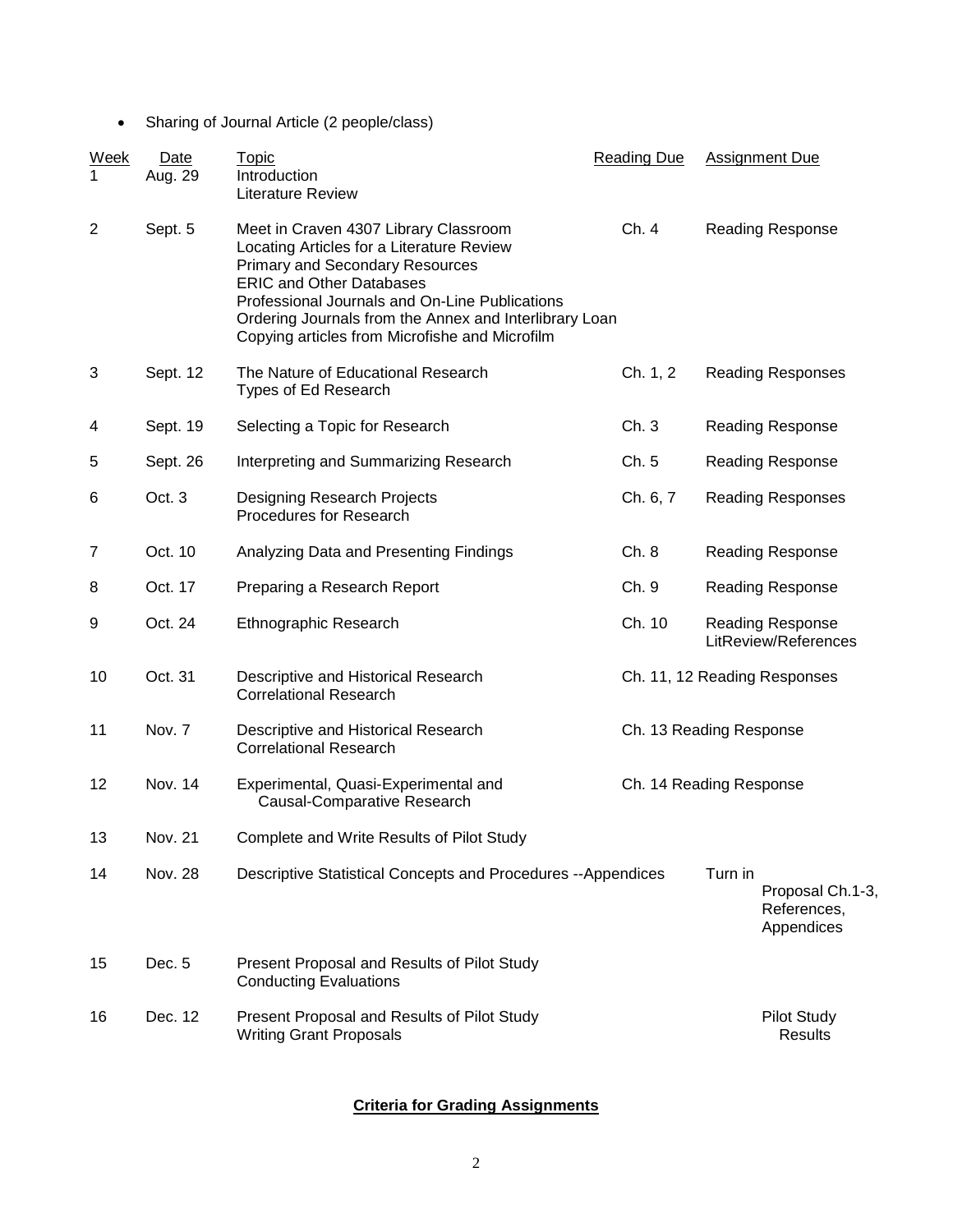| A                                                              | Outstanding work on assignment, excellent syntheses of information and<br>experiences, great insight and application, and excellent writing.<br>Completion of assignment in good form with good syntheses and<br>application of information and experiences; writing is good.<br>Completion of assignment, adequate effort, adequate synthesis of<br>information and application of information and experiences, writing is adequate.<br>Incomplete assignment, inadequate effort and synthesis of information,<br>writing is less than adequate. |    |
|----------------------------------------------------------------|---------------------------------------------------------------------------------------------------------------------------------------------------------------------------------------------------------------------------------------------------------------------------------------------------------------------------------------------------------------------------------------------------------------------------------------------------------------------------------------------------------------------------------------------------|----|
| B                                                              |                                                                                                                                                                                                                                                                                                                                                                                                                                                                                                                                                   |    |
| C                                                              |                                                                                                                                                                                                                                                                                                                                                                                                                                                                                                                                                   |    |
| D                                                              |                                                                                                                                                                                                                                                                                                                                                                                                                                                                                                                                                   |    |
|                                                                | <b>Course Assignments</b>                                                                                                                                                                                                                                                                                                                                                                                                                                                                                                                         |    |
| 1. Reading Responses (due for each chapter)                    |                                                                                                                                                                                                                                                                                                                                                                                                                                                                                                                                                   |    |
| 2. Class Participation and Directorship                        |                                                                                                                                                                                                                                                                                                                                                                                                                                                                                                                                                   |    |
| 3. 20 abstracts and one page overview summary of all abstracts |                                                                                                                                                                                                                                                                                                                                                                                                                                                                                                                                                   |    |
| 4. Informal Oral Summary of a Journal Article                  |                                                                                                                                                                                                                                                                                                                                                                                                                                                                                                                                                   | 5% |
| 5. Literature Review and References                            |                                                                                                                                                                                                                                                                                                                                                                                                                                                                                                                                                   |    |
| 6. Typed Formal Proposal (Ch. 1,2, 3, References, Appendices)  |                                                                                                                                                                                                                                                                                                                                                                                                                                                                                                                                                   |    |
|                                                                |                                                                                                                                                                                                                                                                                                                                                                                                                                                                                                                                                   |    |

7. Typed Pilot Study Results 10% 8. Presentation of Proposal and Results of Pilot Study w handout 5%

Late assignments will be penalized by a 10-point reduction each day they are late.

# **Assignment Descriptions**

### **1. Reading Responses (due for each chapter)**

We do not have exams in this course in the master of education program. We will demonstrate that students have mastered the concepts and processes in this professional education class by a series of written responses and applications to the readings and class discussions. For the readings, students should present their responses to each chapter in one of the following forms:

- a. a Big Ideas paper explaining the key concepts
- b. a visual or symbolic representation of the key concepts
- c. a graphic organizer that demonstrates the key concepts and their relationships to one another (samples will be provided in class)

The responses should be 1-2 pages. They may be typed or handwritten, but must be legible. They will be checked off for completion each class; representative samples will be examined for closer reading.

Key skills/knowledge:

At what level have you comprehended the content? Is your work a summary of the content presented?

### **2. Class Participation and Directorship**

We operate under the philosophy that classes should be driven by "real work" in the "real world" rather than just assignments. The following represent a sample of job descriptions used and will focus on one class project task undertaken for class project directorships.

1. Celebration Coordinator

This person will keep track of dates and events (including birthdays) that are important for the members of the class, their families and careers. During our class, the Celebration Coordinator will announce dates and events, and ensure that we honor them in appropriate fashion.

2. Class Photographer This person will take a picture of each student with a digital camera (see professor), and label printouts with names of students.

### 3. Course Assignment Reporter This individual will remind classmates of assignment details and due dates.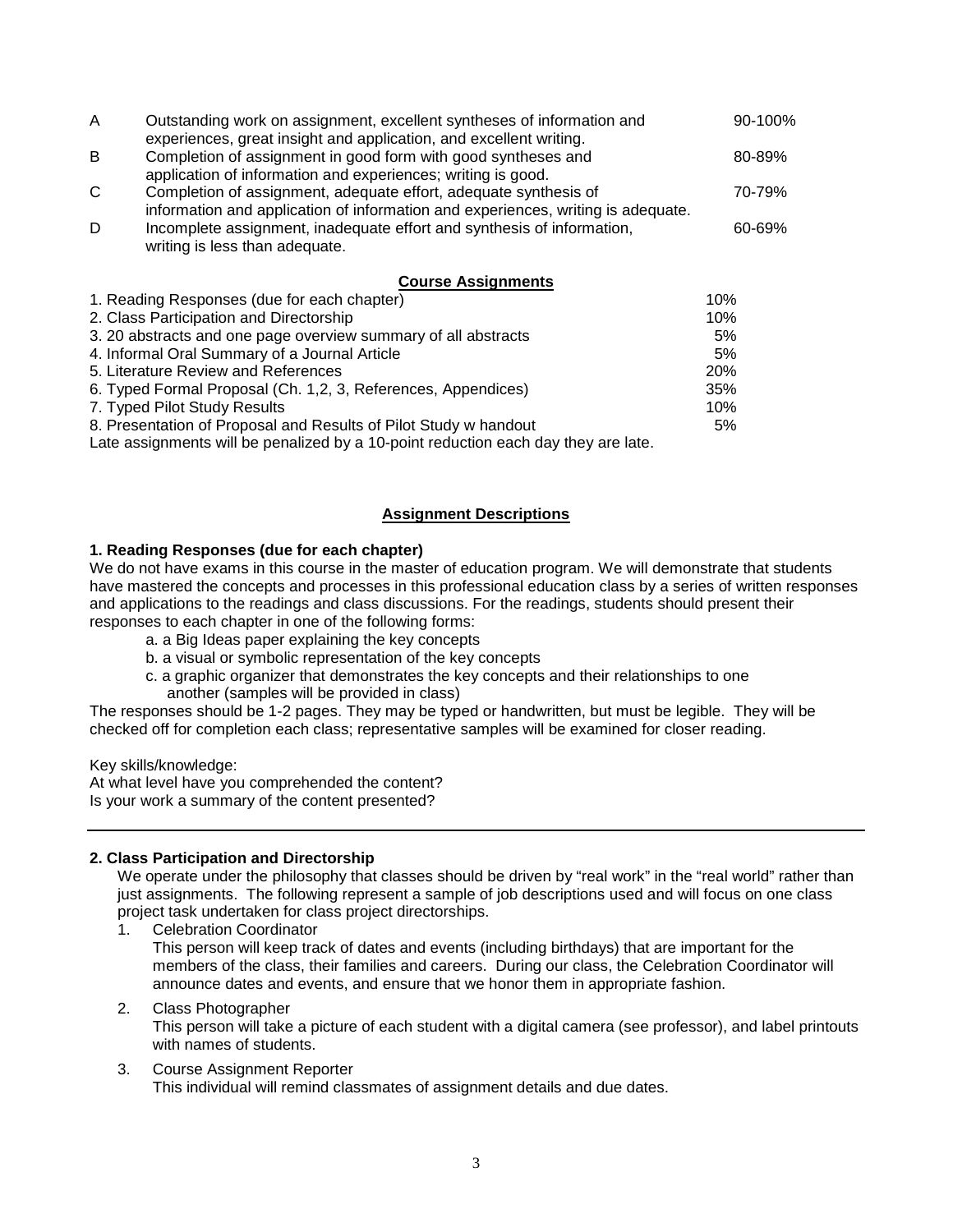4. Liaison with the Professor

Students may want an professor to know something, but may not want to say it. The class liaison will bring important information to the attention of the professor, and will also take information back to students. The decision as to whether or not to take particular information to the professor will be made by the liaison, at his or her own discretion.

- 5. Beginning of Class Room Coordinator This individual will place furniture in preferred room arrangement at the beginning of each class and will perform tasks to make the learning environment more comfortable. Beginning of Class and End of Class Room Coordinators may work together.
- 6. End of Class Room Coordinator This individual will erase boards/straighten up at the end of each class. Beginning of Class and End of Class Room Coordinators may work together.
- 7. Education in the News Coordinator 1 At the beginning of every third class, this person will share news pertaining to current issues in education in our local community and state.
- 8. Education in the News Coordinator 2 At the beginning of every third class, this person will share news pertaining to current issues in education in our local community and state.
- 9. Education in the News Coordinator 3 At the beginning of every third class, this person will share news pertaining to current issues in education in our local community and state.
- 10. Educational Research in the News Coordinator 1 At the beginning of every third class, this person will share news pertaining to current research in education in our local community and state.
- 11. Educational Research in the News Coordinator 2 At the beginning of every third class, this person will share news pertaining to current research in education in our local community and state.
- 12. Educational Research in the News Coordinator 3 At the beginning of every third class, this person will share news pertaining to current research in education in our local community and state.
- 13. Research Tip Coordinator 1 At the beginning of every third class, this person will share tips related to doing research.
- 14. Research Tip Coordinator 2 At the beginning of every third class, this person will share tips related to doing research.
- 15. Research Tip Coordinator 3 At the beginning of every third class, this person will share tips related to doing research.
- 16. Directorship Coordinator This person will keep track of students and their Directorships.
- 17. Coordinator of Final Presentations This person will keep a list of individuals and the dates they are presenting their proposals and pilot study results to the class.
- 18. Coordinator of Informal Oral Presentation of Journal Article This person will keep a list of individuals and the dates they are sharing their articles with the class.
- 19. Timekeeper 1 for Presentations This individual will ensure that presentations do not go over allotted time. A warning should be given at 5 minutes, 2 minutes, and end of time.
- 20. Timekeeper 2 for Presentations This individual will ensure that presentations do not go over allotted time. A warning should be given at 5 minutes, 2 minutes, and end of time.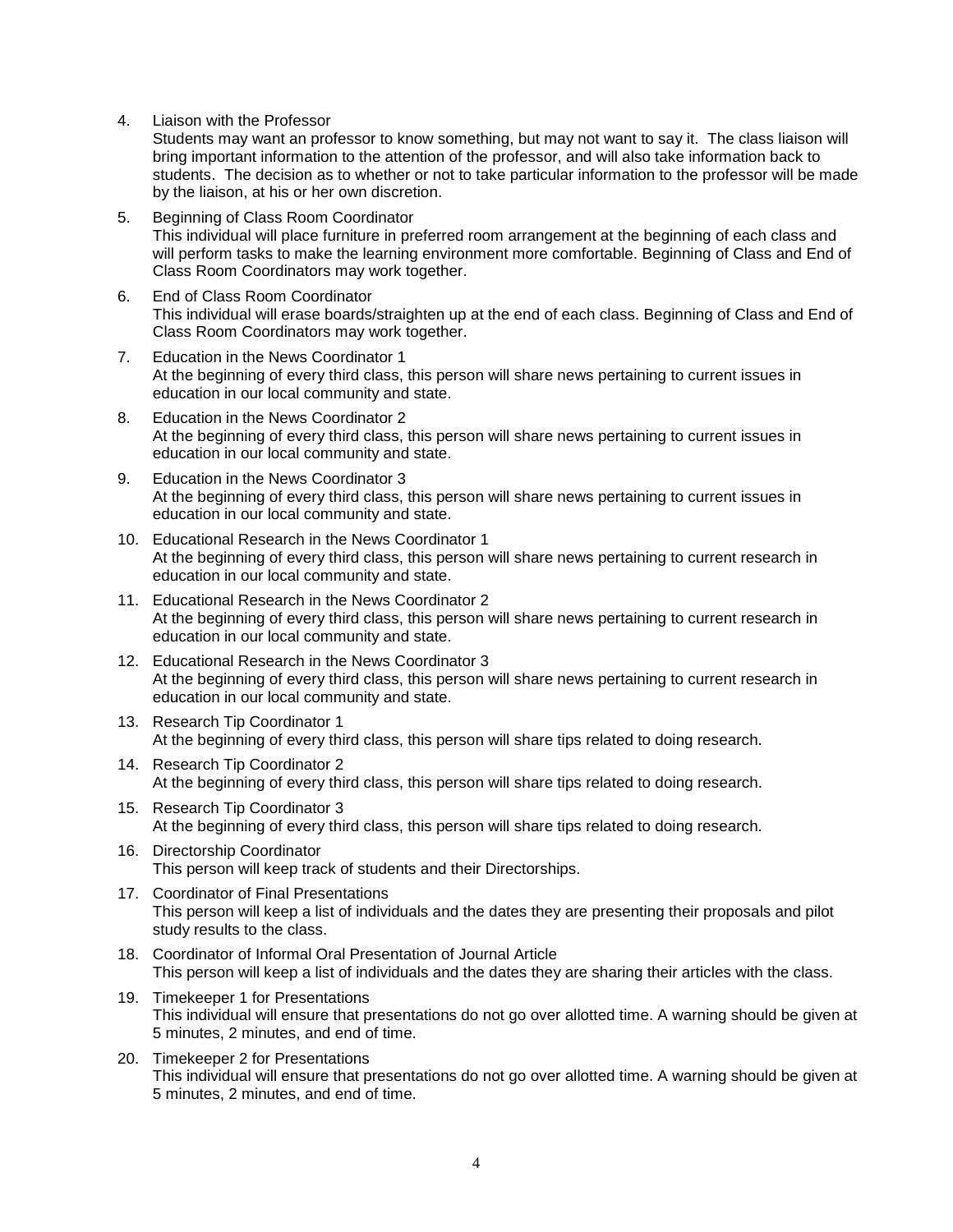21. Reading Response Coordinator 1

This person will examine reading responses turned in & assign completeness rate of 100%, 75%, 50%, or 25%--prior to turning over to professor for review.

- 22. Reading Response Coordinator 2 This person will examine reading responses turned in & assign completeness rate of 100%, 75%, 50%, or 25%--prior to turning over to professor for review.
- 23. Reading Response Coordinator 3 This person will examine reading responses turned in & assign completeness rate of 100%, 75%, 50%, or 25%--prior to turning over to professor for review.
- 24. Coordinator of Web Site List for Relevant Research Sites This person will keep and distribute a list of web sites that will be of help to educational researchers.
- 25. Other

#### **3. 20 abstracts and one page overview summary of all abstracts**

Each student will conduct an ERIC search and will turn in abstracts of 20 articles or documents with one 1-2 page typed summary of the abstracts and how the articles will add to your knowledge about your research topic.

#### **4. Informal Oral Summary of a Journal Article**

At the beginning of each class, beginning 9/12, two students will share ideas from articles they have read.

#### **5. Literature Review and References**

Turn in a Review of Literature about your topic. Use the format given in class. This will eventually become Chapter II of your proposal.

#### **6. Typed Formal Proposal (Ch. 1,2, 3, References, Appendices)**

Research Proposals will involve a project you could conduct in your classroom or school related to your profession and will include Chapters I-III, References, and Appendices. Be sure to follow APA format and to use the methods discussed in class as correct procedures to follow in planning and writing a research proposal.

#### **Research Proposal**

Title Page **Abstract** Table of Contents Chapter I - Introduction to Study **Background** Statement of the Problem Purpose of the Study and Rationale Research Questions and Hypotheses) Significance of Study and Applications **Limitations** Definitions of Terms Chapter II - Review of Literature Introduction Subtopic Sections (at least 3)

Summary of Literature Review Chapter III - Methodology

Population and Sample Procedures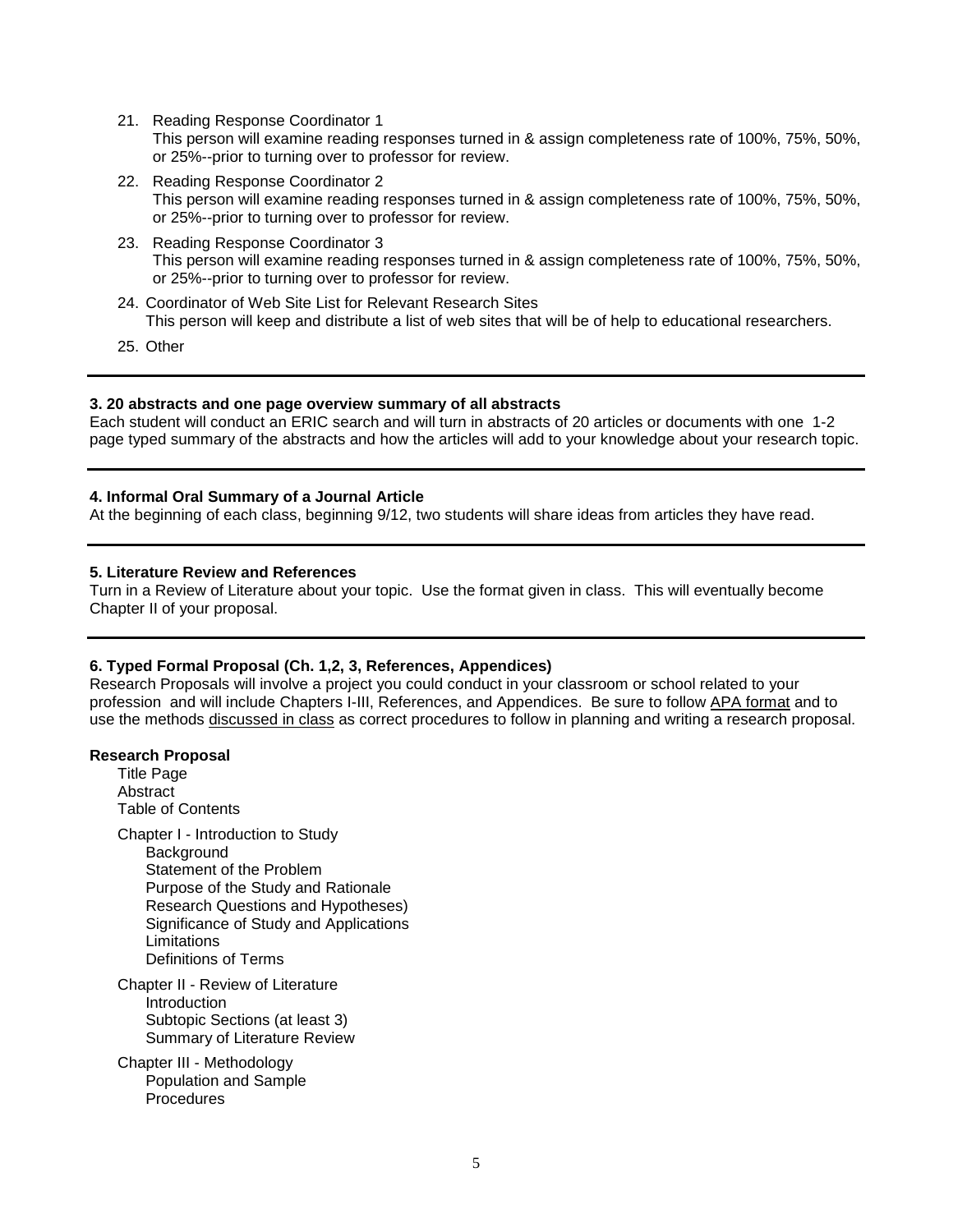**Instrumentation** Data Analysis **Assumptions** 

#### References

Appendices

- A Time Schedule
- B Budget
- C Instruments
- D others-optional

# **7. Typed Pilot Study Results**

Conduct pilot study. Collect data and synthesize results. Type and hand in results.

### **8. Presentation of Proposal and Results of Pilot Study w handout**

Each student will present an overview of his or her project proposal and pilot study to the class. Include a summary of each of the chapters (1-3), appendices, and pilot study results.

Don't forget the Four Rules Regarding Presentations:

- 1. Provide a one-two page (no longer) typed summary (not an outline) of your study to each person.
- 2. Do not read.
- 3. Practice.
- 4. Use audio/visual aids. If you use transparencies, use large bold print and do not put much on one page! Do not use normal type size for transparencies.

# **Course Grades**

### *An "A" student is one who:*

- completes all assignments on time and demonstrates the ability to summarize, analyze, and/or reflect at high levels.
- varies sources of information for assignments, demonstrating high degree of effort in pursuing varied perspectives around important educational issues.
- completes all the reading assignments and develops thoughtful and thorough responses.
- produces work that reveals a strong commitment to self-discovery and learning.
- produces work at a high professional level in terms of both writing and content.
- develops a high quality presentation, demonstrating significant learning around a contemporary issue.
- presents confidently and intelligently, demonstrating effective teaching skills.
- completes assignments in/out of class with a focus on learning and exploration, pushing him/herself to better understand the profession through quality work.
- attends almost every class meeting and is fully engaged during class.
- pushes him/herself to new understandings by participating in discussions, sharing his/her opinions, and valuing others' perspectives.
- contributes to the positive environment of the class by respecting all members.

### *A "B" student is one who:*

- completes all or almost all assignments, all or most on time, and demonstrates the ability to summarize, analyze, and/or reflect at fairly high levels, showing consistent improvement over time.
- varies sources of information for assignments, demonstrating high degree of effort in pursuing varied perspectives around important educational issues.
- completes all or most of the reading assignments and develops thoughtful and fairly thorough responses.
- produces work that reveals a commitment to self-discovery and learning.
- produces work that is close to professional level in terms of both content and writing, working to develop a strong command of writing, speaking, planning and presenting.
- develops presentations, demonstrating significant learning